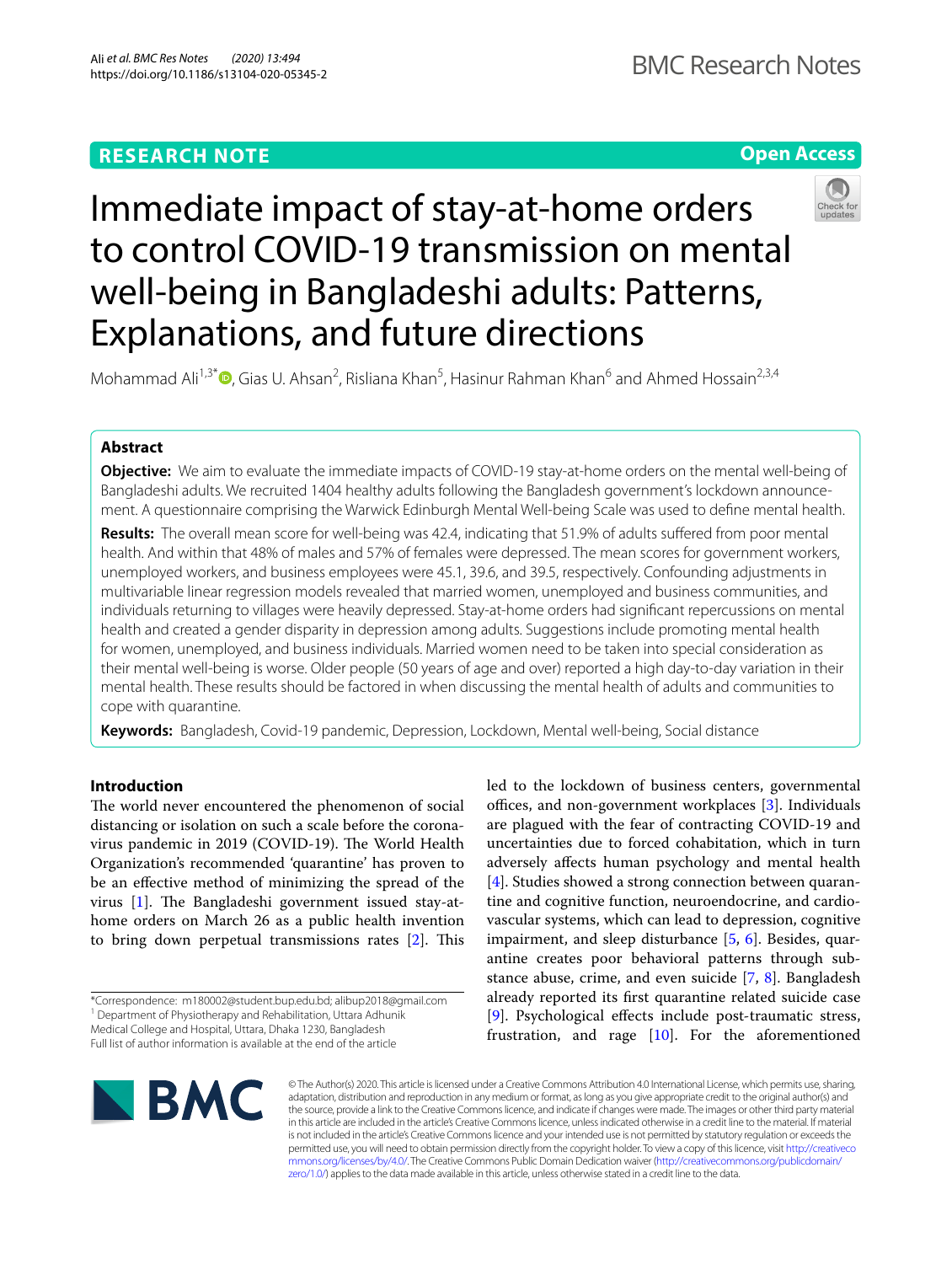reasons, mental well-being data during the lockdown period is crucial for policymakers to assess pre and postpandemic life.

The lack of positive mental well-being holds a significant determinant of physical health and longevity [\[7](#page-6-6)[–9](#page-6-8)]. When one is feeling good' and 'functioning well' they are simultaneously optimistic, happy, resilient, have higher self-esteem and agency, and indulge in good relationships [[7](#page-6-6)[–14](#page-6-10)]. Mental well-being has also been found to be associated with better occupational functioning [\[1](#page-6-0), [2](#page-6-1), [15\]](#page-6-11). This means the absence of positive mental well-being causes depression.

The immediate effect of lockdowns in Bangladesh on individuals and communities is incomprehensible. Although quarantine may curb the spread of the virus, with millions of people confned at home long-term irreversible psychiatric disorders with negative social implications may be widespread. Preventing emotional and behavioral issues and encouraging physical, social, and mental well-being should be priorities for Bangladesh. By the same token, safety nets may be limited or absent to protect incomes and livelihoods  $[16]$  $[16]$  $[16]$ . Thus, we aimed to assess the immediate impact of the lockdown on mental well-being in Bangladesh.

# **Main text**

#### **Methods**

# *Study population*

We conducted a cross-sectional study to measure the association between sociodemographic factors and mental well-being. Bangladeshi citizens were invited to participate in a study via social media during the onset of quarantine. Approximately 2500 people received the invitation from March 28 to April 7, 2020. 1523 participated, giving a 61% overall response rate. 1404 responses were considered for analysis after distinguishing them based on inclusion and exclusion criteria. Inclusion criteria include healthy adults who are between the ages of 16 to 60 years old. Pregnant women and participants having chronic illness were excluded. This research project was approved by the Institutional Review Board (IRB) of North South University (NSU-IRB 3572).

#### *Independent variables*

The questionnaire included demographic variables, such as age, gender, marital status, current living location, occupation, current working condition, and education status. Current working conditions were classifed as not working, working from home, both working from home and in-person to office. The occupational groups were split into business, government, healthcare, housewife/ unemployed, non-government, and students.

# *Outcome measure: Warwick Edinburgh Mental Well‑being Scale*

The Warwick-Edinburgh Mental Well-being Scale (WEMWBS) was used throughout as it provided an appropriate measure of mental well-being. WEMWBS was found to be easy to complete, clear, and unambiguous; it is also popular with practitioners and policy-makers [[12,](#page-6-13) [16](#page-6-12)]. The WEMWBS measures subjectively perceived wellness, and psychological function on a 5-point Likert scale over 2 weeks (14–70 points, a higher score means better mental health). As the scale was not invented through mental illness screening methods, there is no cut-off point  $[10]$  $[10]$  $[10]$ . The questionnaire was used in various studies and validated in several languages and settings [[11,](#page-6-14) [13](#page-6-15), [14](#page-6-10)]. Before beginning the survey a user license for using WEMWBS was obtained (Registration ID: 517150559).

### *Statistical analysis*

We analyzed data using a software R. The R package ggplot2 was used for graphical presentation. Where an item in the WEMWBS is absent, it substitutes for the mean of other items in the domain. Otherwise, we deleted the participant from the analysis with the missingness of two or more than two items in the WEMWBS items. Sociodemographic characteristics were described by frequency (percent), mean, and standard deviation. An independent t-test, and one-way ANOVA, were used to determine the relationship between socio-demographic factors and well-being scores. Afterward, a multivariable linear regression model was used to control confounding variables (Model 1) using the lm() function in R. A separate multivariable linear regression model was generated after adjusting the confounding variables to stratify the analysis by male and female groups (Model 2 and Model 3). Factors at the 5% signifcance level were defned as statistically signifcant. We evaluated the internal consistency of WEMWBS using Cronbach's alpha [\[17](#page-6-16)].

### **Results**

### *Sociodemographic characteristics*

Table [1](#page-2-0) shows the sociodemographic characteristics in comparison to the WEMWBS ratings. Of the 1404 respondents, 63.2% were male. 83% of subjects were with undergraduate degrees or above. The mean score for WEMWBS was 42.5 (standard deviation, SD 11.1), and the median was 42. For men, the mean change of wellbeing score was 1.7 points, which is higher than that of women. Thus, elucidating those female participants may sufer from worse mental health. Cronbach's alpha for WEMWBS was 0.88 (95% CI [0.85; 0.90]), which indicates an excellent internal consistency. A signifcant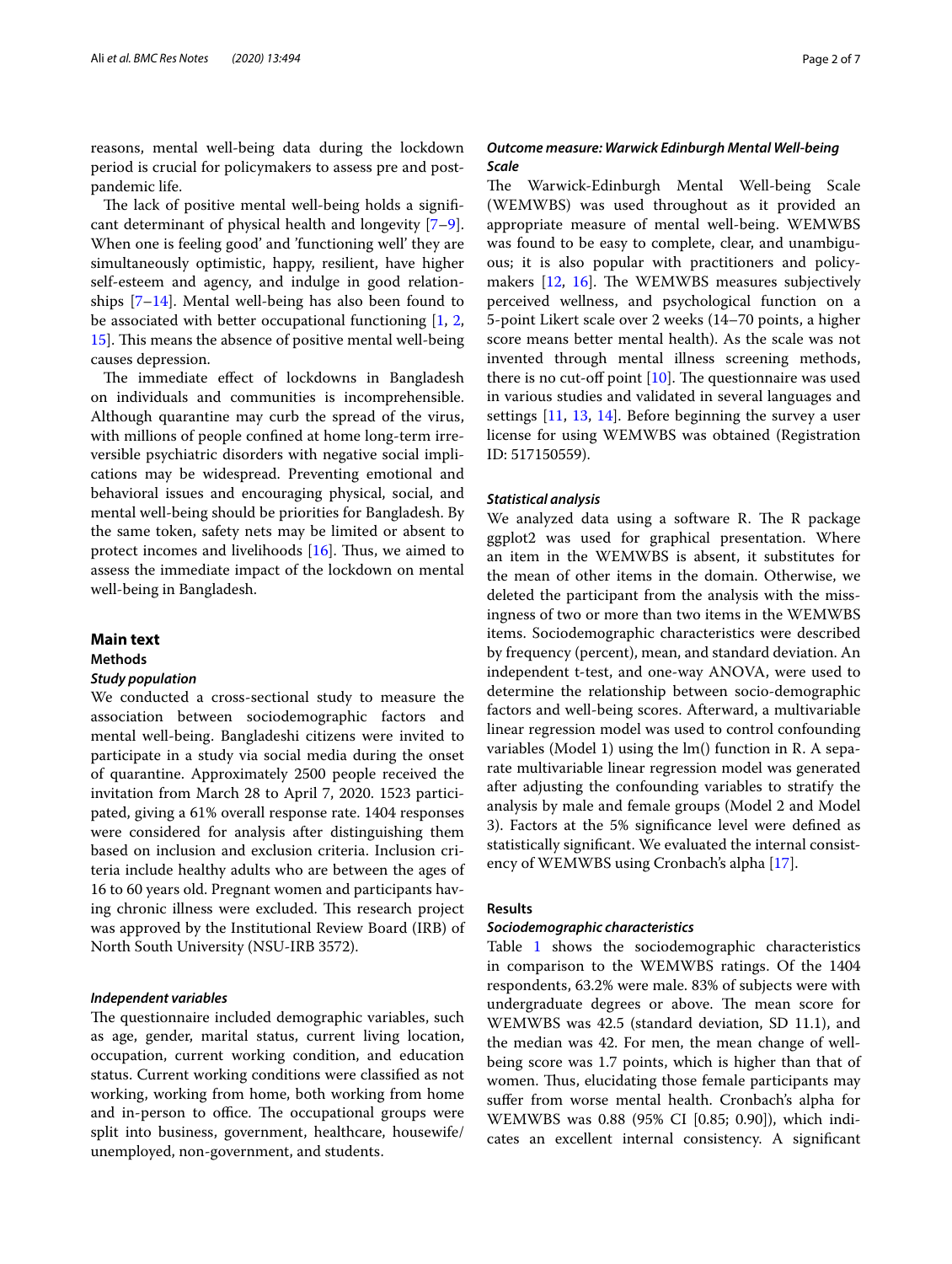| <b>Variables</b>      | Categories                      | n            | Mean (sd)     | P-value* |
|-----------------------|---------------------------------|--------------|---------------|----------|
| Age group             | $16 - 19$                       | 50 (3.6%)    | 42.74 (12.78) | 0.087    |
|                       | $20 - 29$                       | 767 (54.6%)  | 42.06 (10.85) |          |
|                       | $30 - 39$                       | 447 (31.8%)  | 42.24 (10.35) |          |
|                       | $40 - 49$                       | 110 (7.8%)   | 45.11 (10.89) |          |
|                       | $\geq 50$                       | $30(2.1\%)$  | 44.06 (12.65) |          |
| Gender*               | Male                            | 888 (63.2%)  | 43.04 (10.82) | 0.007    |
|                       | Female                          | 516 (36.8%)  | 41.37 (11.22) |          |
| <b>Marital Status</b> | Married                         | 713 (50.8%)  | 42.29 (10.97) | 0.799    |
|                       | Never-Married                   | 671 (47.8)   | 42.60 (10.91) |          |
|                       | Others                          | 20 (1.4%)    | 41.35 (12.63) |          |
| Education             | Schooling 6-12 years            | 232 (16.5%)  | 42.03 (11.18) | 0.777    |
|                       | Undergraduate                   | 576 (41.0%)  | 42.37 (10.83) |          |
|                       | Graduate                        | 596 (42.5%)  | 42.63 (11.18) |          |
| Occupation            | <b>Business</b>                 | 79 (5.6%)    | 39.53 (11.42) | < 0.001  |
|                       | Government                      | 69 (4.9%)    | 45.14 (11.79) |          |
|                       | Healthcare                      | 356 (25.4%)  | 43.62 (09.99) |          |
|                       | Housewife/ Unemployed           | 129 (9.2%)   | 39.57 (10.40) |          |
|                       | Non-government                  | 353 (25.1%)  | 42.77 (11.66) |          |
|                       | Student                         | 418 (29.80)  | 42.10 (11.31) |          |
| Working Condition     | Not employed                    | 758 (54.0%)  | 41.94 (11.12) | 0.201    |
|                       | Work from home                  | 422 (30.1%)  | 42.93 (11.09) |          |
|                       | Work from both home and Outside | 224 (15.9%)  | 43.13 (11.01) |          |
| Current location      | City                            | 1118 (79.1%) | 42.68 (11.09) | 0.0961   |
| of living*            | Village                         | 286 (20.9%)  | 41.45 (11.12) |          |

#### <span id="page-2-0"></span>**Table 1 Participant characteristics and association with wellbeing scores**

\* p-value was calculated from ANOVA, and the p-values for gender and current location of living were calculated from t-test

association was found between WEMWBS scores and occupation. Variabilities were more prominent in age groups 16–19 and older than 50 years, which indicates that those age groups may face psychological instability.

The well-being score of 51.9% of the participants fell in the range of 14–42 representing low levels of mental well-being. 40.2% of the participants scored 43–59 which is middle-range well-being, and the remaining 7.8% were in the range 60–70 suggesting good mental health. From the results, it is evident global stress has had spillover efects on individuals' mental condition.

# *The gender gap in mental well‑being*

Depression seemed to be heavily skewed towards women, raising agonizing concerns. For instance, 57.2% of female participants were in poor mental health (i.e. WEMWBS score  $\leq$  42), whereas for males it was at 48.9%.

## *Patterns of well‑being by age and occupational groups*

Figure [1](#page-3-0) shows a day-to-day comparison of well-being scores at diferent categories of sociodemographic factors. As days passed the scores for both men and women were seen to increase. The scores for age  $\geq$  50 had higher variability when compared to other age groups, thereby demonstrating that the elderly population is likely to face far more mental strain. Variations were also observed in the 'divorced/separated people' and 'living in the village' categories. The participants who were housewives or unemployed fell under the non-working group and were seen to have low WEMWBS scores, but the results remained constant. The participants who worked at home and worked both at home and outside were susceptible to inconsistent data, in other words, the data was highly variable.

# *Multivariable linear regression models*

Table [2](#page-4-0) presents the results from multivariable linear regression models. The results present the slope estimate, 95% confdence interval of the slope, and the corresponding p-value. We applied three models. The first model used all the data, and the next two models were gender-separated, i.e. women have one model and men have the other. This was done to eliminate confounding bias. From Model 1 it appears that gender and occupational groups have a signifcant efect on mental wellbeing scores. When compared to women, men have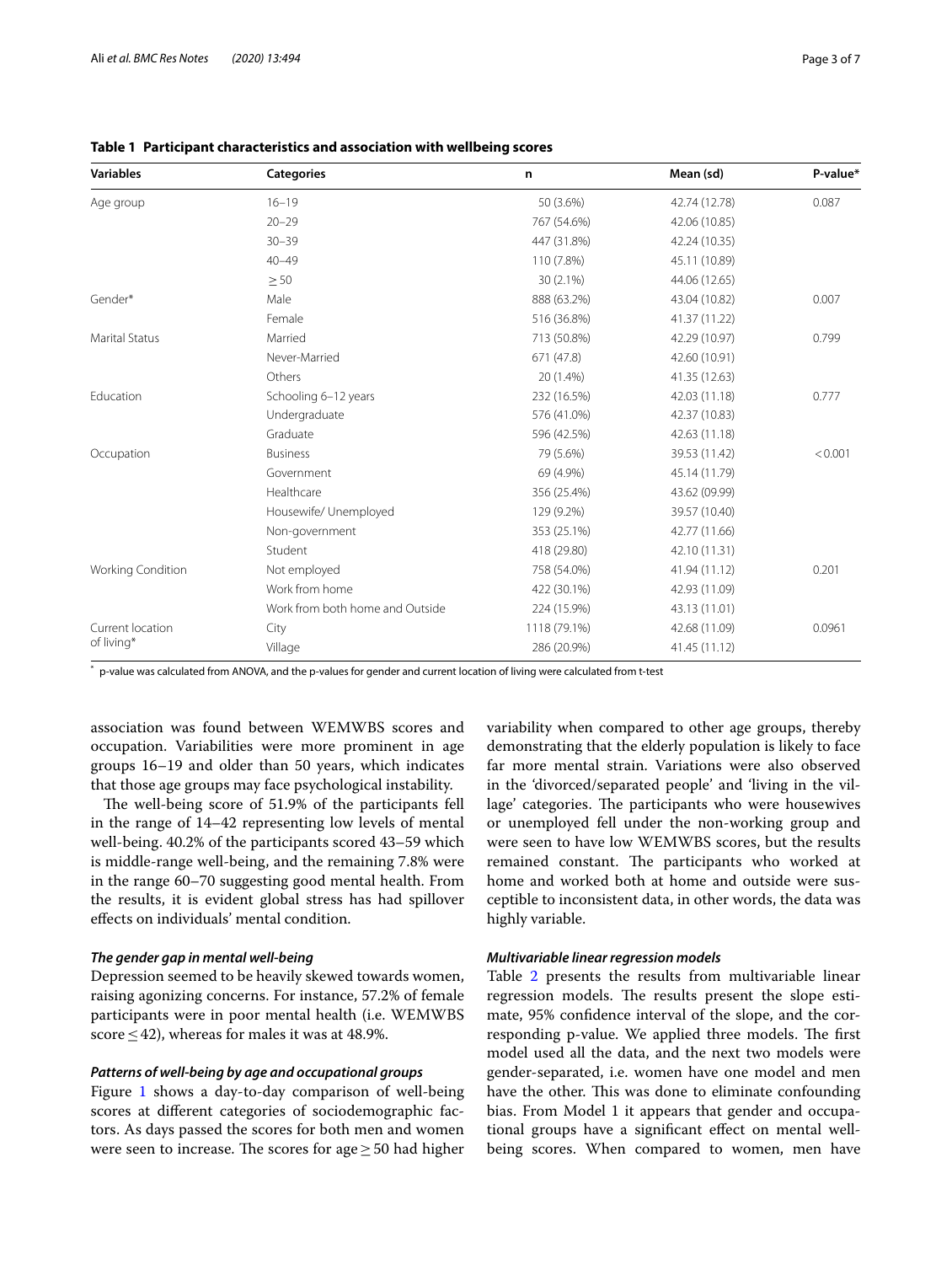<span id="page-3-0"></span>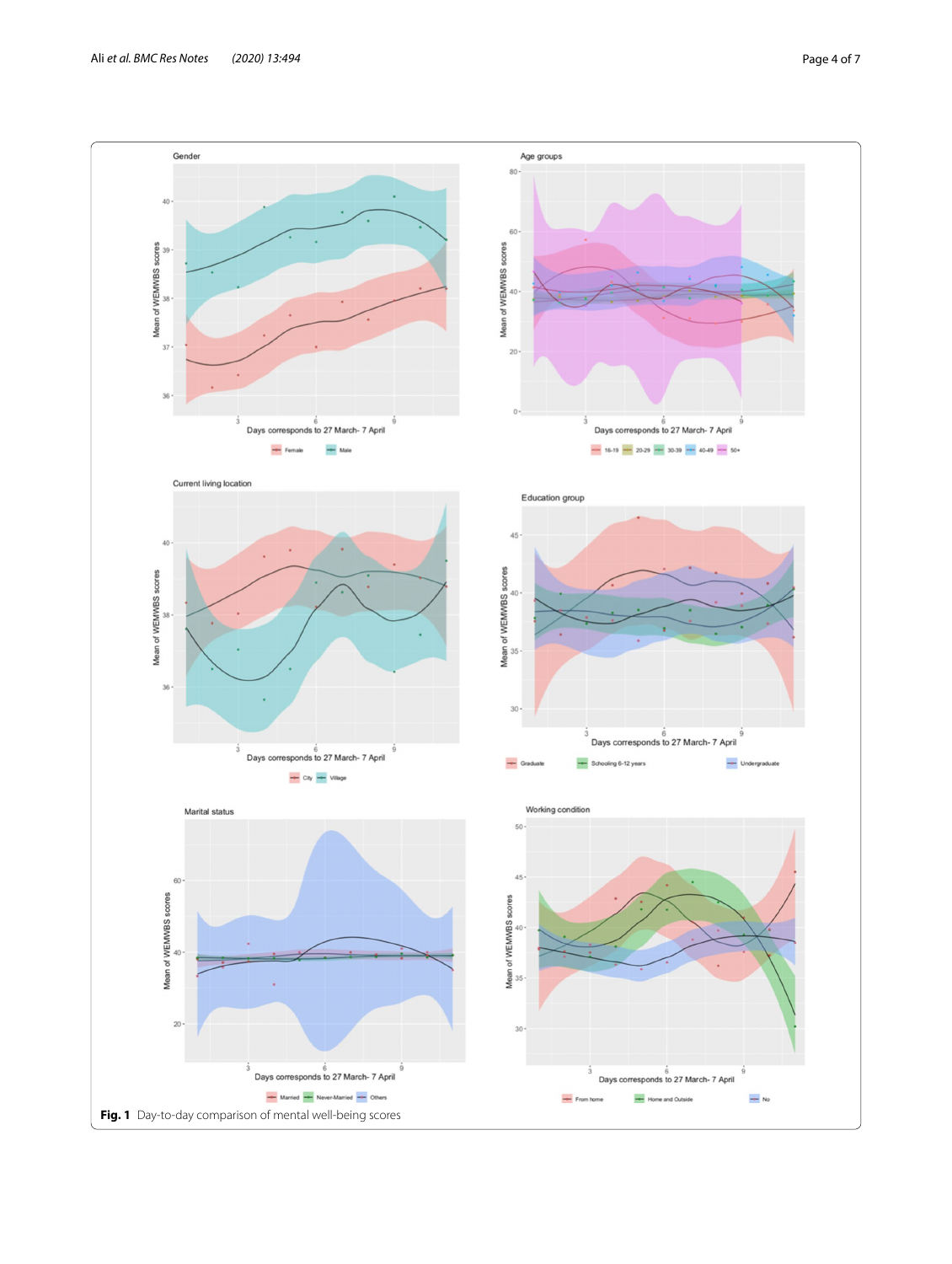| Variable                | <b>Categories</b>        | Model 1 (All data)*               | Model 2 (Male data)*             | Model 3 (Female data)*          |
|-------------------------|--------------------------|-----------------------------------|----------------------------------|---------------------------------|
| Age                     | $16 - 19$                | $-0.71$ , $(-6.1, 4.7)$ , 0.80    | $3.37, (-3.3, 10.1), 0.32$       | $-5.98$ , $(-15.4, 3.5)$ , 0.22 |
|                         | $20 - 29$                | $-1.56$ , $(-5.8, 2.7)$ , 0.48    | $1.66$ , $(-3.7, 7.1)$ , 0.55    | $-5.12$ , $(-12.4, 2.2)$ , 0.17 |
|                         | $30 - 39$                | $-1.24$ , $(-4.4, 2.9)$ , 0.56    | $0.74, (-4.4, 5.9), 0.78$        | $-3.64$ , $(-10.9, 3.6)$ , 0.32 |
|                         | $40 - 49$                | $1.74$ , $(-2.7, 6.2)$ , 0.45     | $3.81, (-1.7, 9.3), 0.17$        | $-0.84, (-8.9, 7.2), 0.84$      |
|                         | $\geq 50$                | Reference                         |                                  |                                 |
| Gender                  | Male                     | 1.79, (0.5, 3.1), 0.01            |                                  |                                 |
|                         | Female                   | Reference                         |                                  |                                 |
| Occupation              | Government               | 5.86, (2.2, 9.5), 0.01            | $7.88$ , $(3.6, 12.1)$ , < 0.001 | $-0.49$ , $(-9.7, 8.8)$ , 0.91  |
|                         | Healthcare               | $4.98$ , $(2.2, 7.8)$ , $< 0.001$ | 4.17, (1.0, 7.3), 0.01           | $3.24, (-4.9, 11.4), 0.44$      |
|                         | Housewife/<br>Unemployed | $1.56$ , $(-1.7, 4.8)$ , 0.34     | $3.82, (-0.6, 8.3), 0.09$        | $-2.00$ , $(-10.3, 6.3)$ , 0.64 |
|                         | Private                  | 3.31, (0.6, 6.0), 0.02            | 3.38, (0.5, 6.3), 0.02           | $0.98$ , $(-7.4, 9.3)$ , $0.82$ |
|                         | Student                  | 2.97, (0.1, 5.9), 0.04            | 4.10, (0.8, 7.4), 0.01           | $-1.40$ , $(-9.8, 7.0)$ , 0.74  |
|                         | <b>Business</b>          | Reference                         |                                  |                                 |
| Working<br>condition    | Not-working              | $-0.84, (-2.2, 0.5), 0.22$        | $-1.29$ , $(-3.0, 0.4)$ , 0.14   | $-0.21$ , $(-2.4, 1.9)$ , 0.85  |
|                         | Both home and outside    | $-0.67$ , $(-2.5, 1.2)$ , 0.48    | $-0.41, (-2.7, 1.8), 0.72$       | $-1.53$ , $(-4.7, 1.7)$ , 0.35  |
|                         | Work from home           | Reference                         |                                  |                                 |
| Marital status          | Never married            | $1.13$ , ( $-0.4$ , 2.7), 0.15    | $-0.63$ , $(-2.8, 1.5)$ , 0.56   | 3.31, (1.0, 5.7), 0.01          |
|                         | Divorced/Separated       | $-0.02$ , $(-5.0, 4.9)$ , 0.99    | $-7.44$ , $(-17.5, 2.7)$ , 0.15  | $2.30, (-3.4, 7.9), 0.42$       |
|                         | Married                  | Reference                         |                                  |                                 |
| Current living location | Staying at Village       | $-1.02$ , $(-2.5, 0.5)$ , 0.19    | $-1.10, (-2.9, 0.7), 0.22$       | $-1.61$ , $(-4.8, 1.5)$ , 0.32  |
|                         | Staying at City          | Reference                         |                                  |                                 |

<span id="page-4-0"></span>

| Table 2 Results from multivariable linear regression model with wellbeing score as outcome. (The positive slope means |  |
|-----------------------------------------------------------------------------------------------------------------------|--|
| better mental wellbeing)                                                                                              |  |

\* The values present slope (95% confdence interval) and p-value

signifcantly higher well-being scores with a slope of 1.79 (95%  $CI = 0.5$  to 3.1). The participants who were involved in business had worse mental health than government employees (decreased by 5.87 units,  $p=0.01$ ), health care workers (by 4.98,  $p \le 0.001$ ), and employees of private companies (by 3.31,  $p=0.02$ ). Model 2 provides similar results as the data is only about men. Most women are not in the working group, and therefore the occupational factor them. Interestingly, the unmarried females appear to have higher well-being scores than the married women  $(by 3.31, p=0.01).$ 

## **Discussion**

One of the most profound impacts of quarantine has been the loss of income endured by many families. Research demonstrates how a physical loss comes in the form of emotional 'loss,' which creates a knock-on efect, such as diminishing self-worth and motivation. This could be one of the reasons as to why residents in Bangladesh had signifcantly lower mental well-being scores relative to those for other countries. We used a Bangla version of WEMWBS to defne mental well-being, and in the population group, we found a strong internal consistency with a high Cronbach alpha.

Contrary to the study by Murray et al., in which women had signifcantly higher mental well-being than men [\[18](#page-6-17)], we found that in conjunction with high levels of stress, females had poorer mental well-being scores compared to males. Other studies showed similar results. One in China indicated that during the pandemic the mental health of female health care workers took a substantial toll, with them being far more anxious than men [[18,](#page-6-17) [19](#page-6-18)]. While other research supported the idea that females had lower mental well-being scores throughout the pandemic [[20,](#page-6-19) [21](#page-6-20)].

Our results refect more day-to-day variation in the mental well-being scores for age group 50 and above. According to the World Health Organization 2017 report, psychological disorders such as dementia and depression afect 15% of people over 60. So one of the reasons the variability in data could be those elderly individuals are susceptible to depression, which is further heightened by being contained in the house for long periods.

As mentioned, governmental jobs are found to be associated with higher mental health (an increase of 1.6 units) compared to people in businesses. One explanation for that could be fnancial certainty. Retrospective research indicates a strong link between fnancial solvency and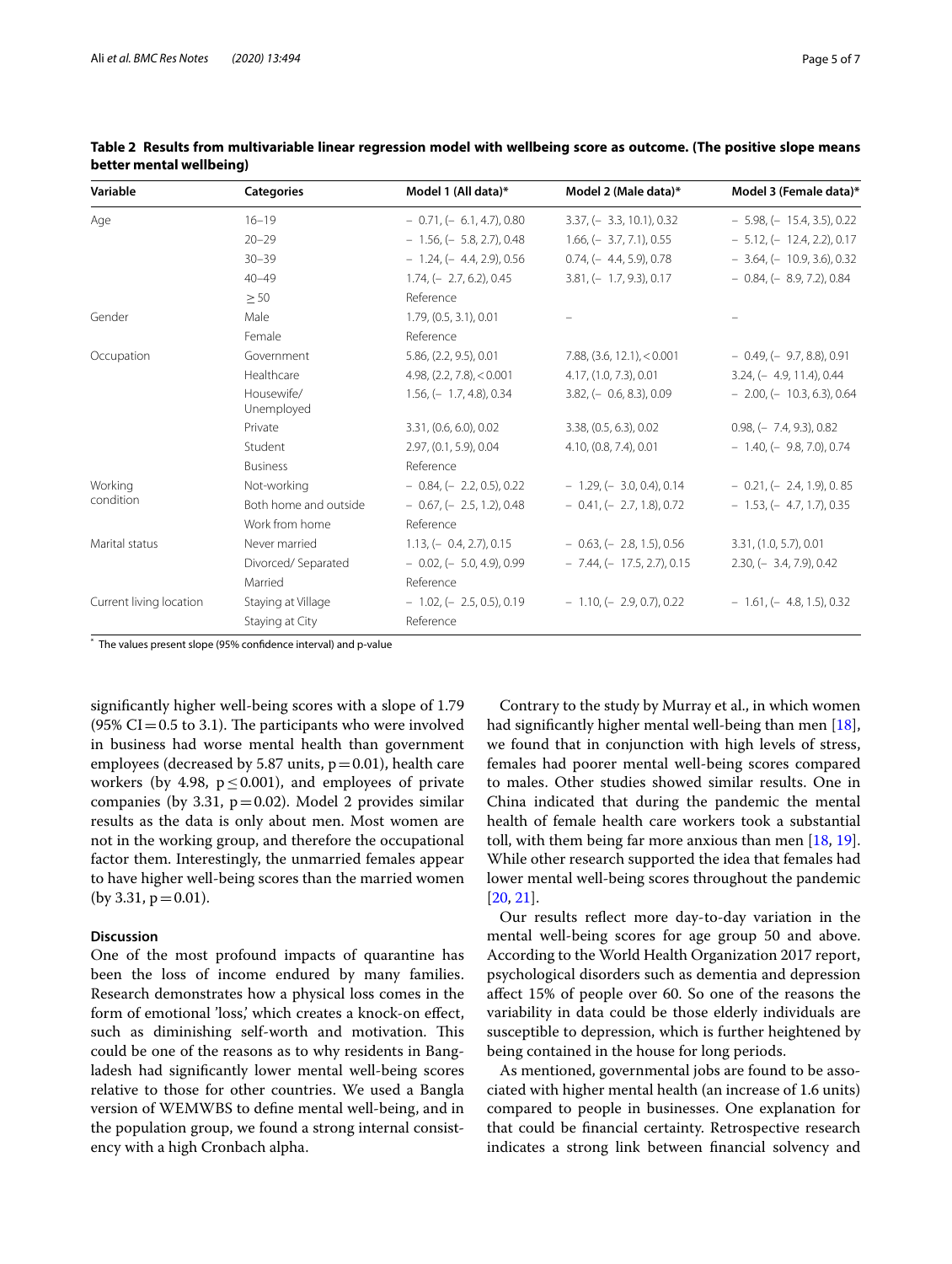good mental well-being [[22](#page-6-21)]. Similar to our results, a report found that business and career uncertainty have a substantial adverse efect on the mental health of the adult population [[23\]](#page-6-22).

Being single was associated with increased well-being for female participants (an increase of 2.0 units). In Bangladesh, the culture is such that married women face household burdens along with their issues, which means less private time. Putting children and joint families in the mix the household work will exponentially increase. One research concluded that increased household load causes mental illnesses  $[24]$  $[24]$ . The pandemic in itself is characterized as a period of distress and difficulty but for married women, their responsibilities are further exacerbated [[25–](#page-6-24)[27](#page-6-25)].

## *Future directions*

From the results, it's evident that Bangladeshi women need to have healthy strategies solely implemented towards them, along with psychosocial support. These programs will not only positively impact the target group but will also have spillover benefts for their families. It is worth noting that currently there is no strategic guideline in Bangladesh's health system for the improvement of mental health practices of adults as a whole. Therefore, it is hoped that the results obtained can showcase the dire need to improve health facilities, especially during the lockdown period. Future studies should evaluate the associated factors explaining a higher prevalence of poor mental health among adults in Bangladesh.

## **Conclusion**

In this population-based analysis, we found that half of the sample face poor mental health during quarantine, which leads to increased feelings of depression. Mental well-being in the population was worse for women, unemployed people, the business community, and married persons. Staying-at-home not only induces depression among women but also entails a host of other social and economic problems in their families and communities. Older people reported a high day-to-day variation in their mental well-being ratings. Late support could potentially have devastating and lasting impacts on mental health, particularly among the groups that are already socially and economically vulnerable. Moreover, the current trend of depression prevalence impacts all occupational groups. Screening and implementing interventions for depression have been associated with modest longterm impacts for both the family and community. We hope this study forms a basis for practitioners and policymakers to suggest where interventions are necessary to promote mental health.

## **Limitations of this study**

Firstly, we were unable to provide efects of family income, food security, dietary habits, and physical activity as online survey constraints limited the type of data that could be collected. Second, while the study's cross-sectional nature helped us to explore the associations between mental wellbeing and socio-demographic factors, it did not allow us to establish the causality. Furthermore, selection bias could have been a profound problem as it was harder to get poor people and many elderly people to participate in the surveys. Also, the limitations of the WEMWBS scale can not be ruled out in this study.

#### **Abbreviations**

WHO: World Health Organization; STROBE: Strengthening the Reporting of Observational Studies in Epidemiology; WEMWBS: Warwick-Edinburgh Mental Well-being Scale; ANOVA: Analysis of variance; CI: Confdence interval.

#### **Acknowledgements**

The authors would like to thank the participants for providing us the data. We would also like to thank the fve anonymous reviewers and the editor for insightful comments that improved the presentation and clarity of our manuscript.

#### **Authors' contributions**

MA and AH designed the research and performed the literature search. AH and HRK analyzed the data. MA, AH, and RK prepared the draft manuscript. AH, GUA, HRK, MA, and RK reviewed and fnalized the manuscript. All the authors read and approved the fnal manuscript.

#### **Funding**

No fund was available for this study.

#### **Availability of data**

Click here for the data fle [https://individual.utoronto.ca/ahmed\\_3/index\\_fles](https://individual.utoronto.ca/ahmed_3/index_files/data/data.html) [/data/data.html.](https://individual.utoronto.ca/ahmed_3/index_files/data/data.html)

## **Ethics approval and consent to participate**

We conducted the study according to the guidelines laid down in the Declaration of Helsinki and all procedures involving human subjects were approved by the Institutional Review Board (IRB) of North South University (NSU-IRB 3572). Data participants gave informed consent to participate in this study by accessing the online survey. Patients or the public WERE NOT involved in the design, or conduct, or reporting, or dissemination plans of our research.

#### **Consent to publish**

Not applicable.

#### **Competing interest**

The authors declare that they have no competing interests.

#### **Author details**

<sup>1</sup> Department of Physiotherapy and Rehabilitation, Uttara Adhunik Medical College and Hospital, Uttara, Dhaka 1230, Bangladesh.<sup>2</sup> Department of Public Health, North South University, Bashundhara, Dhaka 1229, Bangladesh. <sup>3</sup> NSU Global Health Institute, North South University, Dhaka 1229, Bangladesh.<br><sup>4</sup> Health Management BD Foundation, Dhaka, Bangladesh. <sup>5</sup> International Dhaka School, Dhaka, Bangladesh. <sup>6</sup> Institute of Statistical Research and Training, Dhaka University, Dhaka, Bangladesh.

#### Received: 5 August 2020 Accepted: 16 October 2020Published online: 22 October 2020